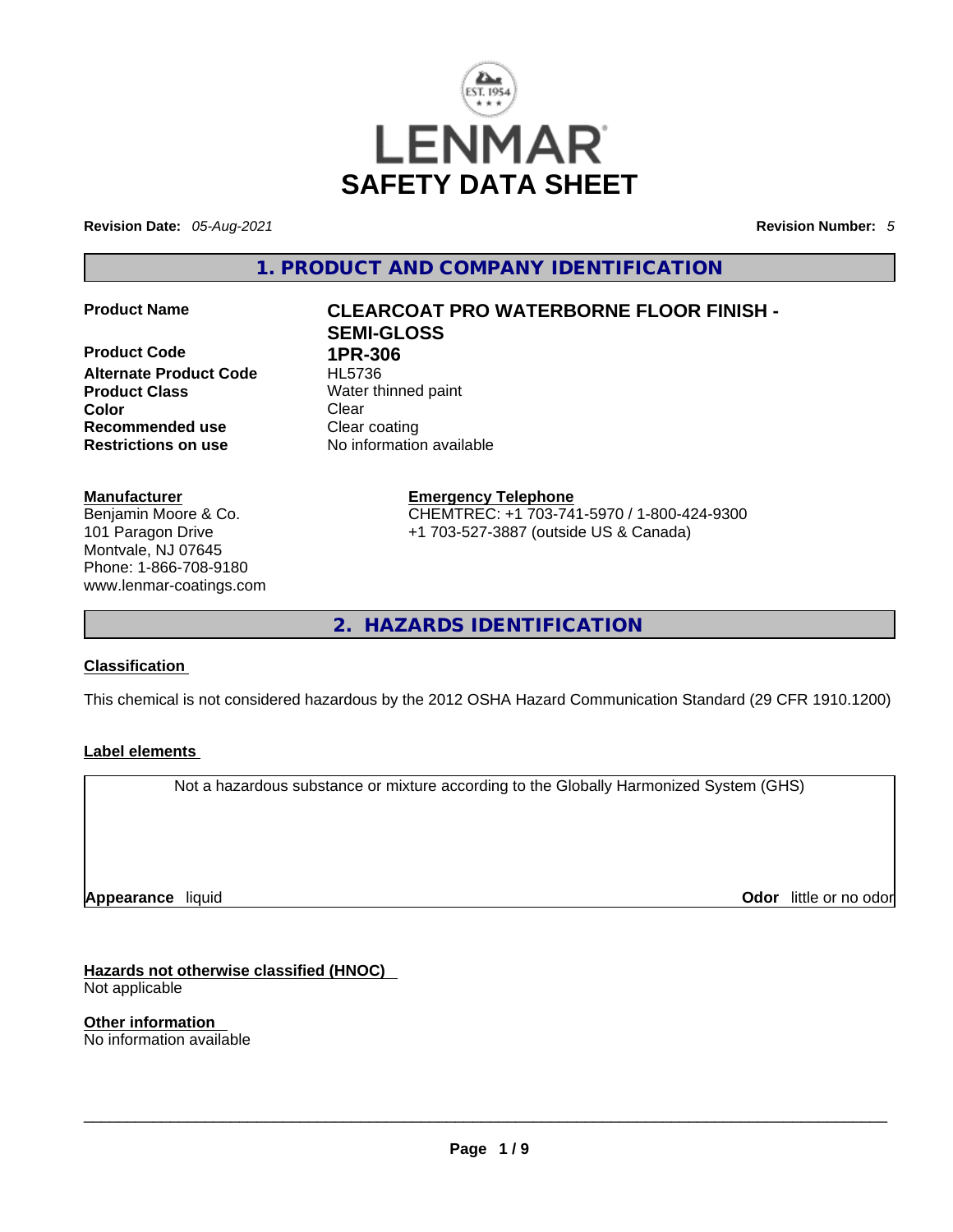**WARNING:** This product contains isothiazolinone compounds at levels of <0.1%. These substances are biocides commonly found in most paints and a variety of personal care products as a preservative. Certain individuals may be sensitive or allergic to these substances, even at low levels.

## **3. COMPOSITION INFORMATION ON COMPONENTS**

| n <sub>mn</sub><br>∴her ∶<br>шса<br>ĸ<br>нa<br>______ | NG                 | W.<br>-15 |
|-------------------------------------------------------|--------------------|-----------|
| ethe.<br>)ınr<br>alvo<br><u>- ۱۱/۱۵۳</u><br>non<br>.  | :90<br>.,<br>$-21$ |           |

|                                                  | 4. FIRST AID MEASURES                                                                                    |
|--------------------------------------------------|----------------------------------------------------------------------------------------------------------|
| <b>General Advice</b>                            | No hazards which require special first aid measures.                                                     |
| <b>Eye Contact</b>                               | Rinse thoroughly with plenty of water for at least 15 minutes and consult a<br>physician.                |
| <b>Skin Contact</b>                              | Wash off immediately with soap and plenty of water while removing all<br>contaminated clothes and shoes. |
| <b>Inhalation</b>                                | Move to fresh air. If symptoms persist, call a physician.                                                |
| Ingestion                                        | Clean mouth with water and afterwards drink plenty of water. Consult a physician<br>if necessary.        |
| <b>Most Important</b><br><b>Symptoms/Effects</b> | None known.                                                                                              |
| <b>Notes To Physician</b>                        | Treat symptomatically.                                                                                   |

**5. FIRE-FIGHTING MEASURES** 

| <b>Suitable Extinguishing Media</b>                                              | Use extinguishing measures that are appropriate to local<br>circumstances and the surrounding environment.                                   |
|----------------------------------------------------------------------------------|----------------------------------------------------------------------------------------------------------------------------------------------|
| Protective equipment and precautions for firefighters                            | As in any fire, wear self-contained breathing apparatus<br>pressure-demand, MSHA/NIOSH (approved or equivalent)<br>and full protective gear. |
| <b>Specific Hazards Arising From The Chemical</b>                                | Closed containers may rupture if exposed to fire or<br>extreme heat.                                                                         |
| Sensitivity to mechanical impact                                                 | No.                                                                                                                                          |
| Sensitivity to static discharge                                                  | No.                                                                                                                                          |
| <b>Flash Point Data</b><br>Flash point (°F)<br>Flash Point (°C)<br><b>Method</b> | Not applicable<br>Not applicable<br>Not applicable                                                                                           |
| <b>Flammability Limits In Air</b>                                                |                                                                                                                                              |
|                                                                                  |                                                                                                                                              |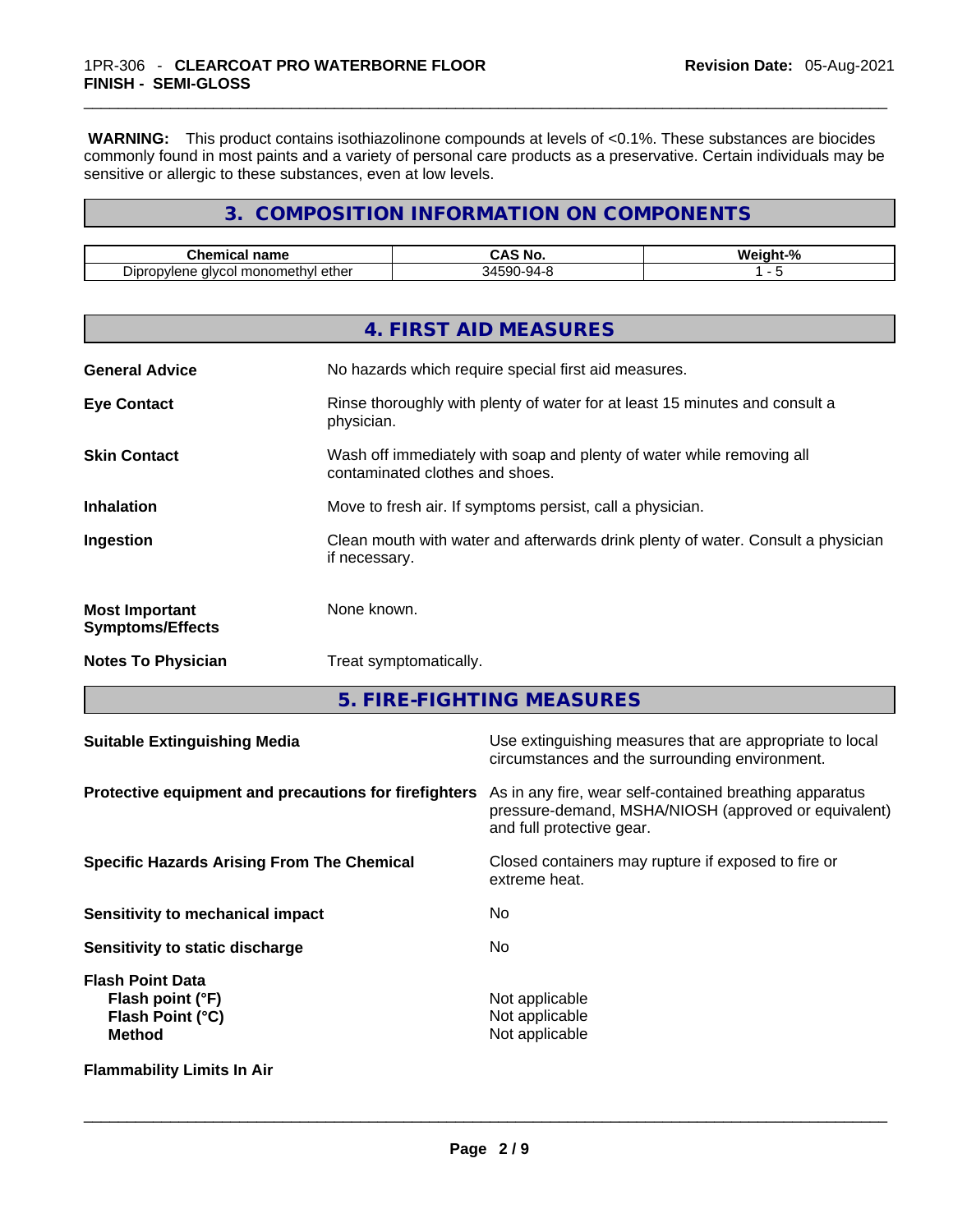### **Lower flammability limit:** Not applicable **Upper flammability limit:** Not applicable

**NFPA Health:** 1 **Flammability:** 0 **Instability:** 0 **Special:** Not Applicable

### **NFPA Legend**

- 0 Not Hazardous
- 1 Slightly
- 2 Moderate
- 3 High
- 4 Severe

*The ratings assigned are only suggested ratings, the contractor/employer has ultimate responsibilities for NFPA ratings where this system is used.* 

*Additional information regarding the NFPA rating system is available from the National Fire Protection Agency (NFPA) at www.nfpa.org.* 

### **6. ACCIDENTAL RELEASE MEASURES**

| <b>Personal Precautions</b>      | Avoid contact with skin, eyes and clothing. Ensure adequate ventilation.                                                                                                         |
|----------------------------------|----------------------------------------------------------------------------------------------------------------------------------------------------------------------------------|
| <b>Other Information</b>         | Prevent further leakage or spillage if safe to do so.                                                                                                                            |
| <b>Environmental precautions</b> | See Section 12 for additional Ecological Information.                                                                                                                            |
| <b>Methods for Cleaning Up</b>   | Soak up with inert absorbent material. Sweep up and shovel into suitable<br>containers for disposal.                                                                             |
|                                  | 7. HANDLING AND STORAGE                                                                                                                                                          |
| Handling                         | Avoid contact with skin, eyes and clothing. Avoid breathing vapors, spray mists or<br>sanding dust. In case of insufficient ventilation, wear suitable respiratory<br>equipment. |
| <b>Storage</b>                   | Keep container tightly closed. Keep out of the reach of children.                                                                                                                |
| <b>Incompatible Materials</b>    | No information available                                                                                                                                                         |
|                                  |                                                                                                                                                                                  |

**8. EXPOSURE CONTROLS/PERSONAL PROTECTION** 

### **Exposure Limits**

| <b>Chemical name</b>                | <b>ACGIH TLV</b> | <b>OSHA PEL</b>                   |
|-------------------------------------|------------------|-----------------------------------|
| Dipropylene glycol monomethyl ether | STEL: 150 ppm    | 100 ppm - TWA                     |
|                                     | TWA: 100 ppm     | $600 \text{ mg/m}^3$ - TWA        |
|                                     | c۰               | prevent or reduce skin absorption |

### **Legend**

ACGIH - American Conference of Governmental Industrial Hygienists Exposure Limits OSHA - Occupational Safety & Health Administration Exposure Limits N/E - Not Established

**Engineering Measures** Ensure adequate ventilation, especially in confined areas.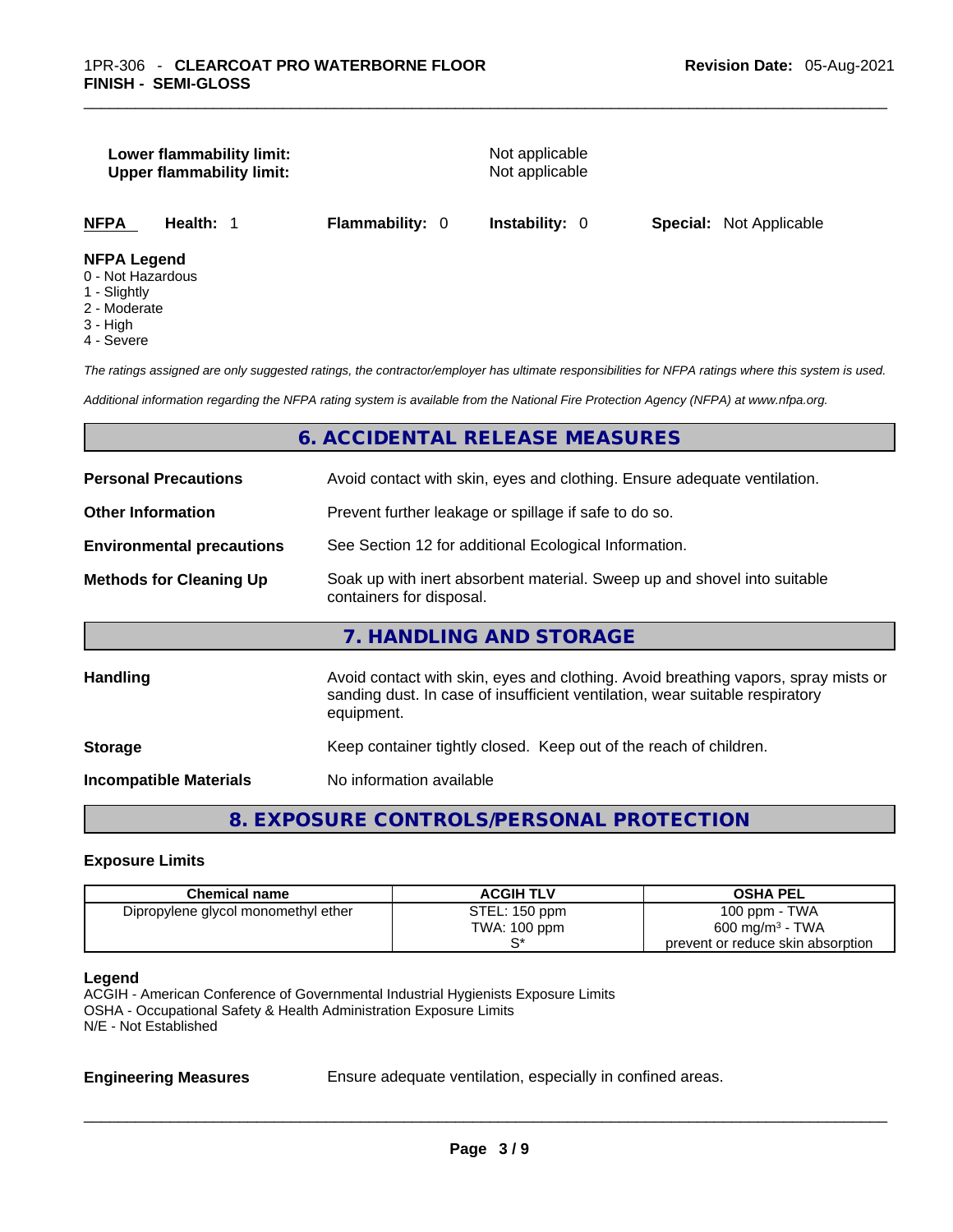| <b>Personal Protective Equipment</b> |                                                                                                                                     |
|--------------------------------------|-------------------------------------------------------------------------------------------------------------------------------------|
| <b>Eye/Face Protection</b>           | Safety glasses with side-shields.                                                                                                   |
| <b>Skin Protection</b>               | Protective gloves and impervious clothing.                                                                                          |
| <b>Respiratory Protection</b>        | In case of insufficient ventilation wear suitable respiratory equipment.                                                            |
| <b>Hygiene Measures</b>              | Avoid contact with skin, eyes and clothing. Remove and wash contaminated<br>clothing before re-use. Wash thoroughly after handling. |

### **9. PHYSICAL AND CHEMICAL PROPERTIES**

**Appearance** liquid **Odor Odor Odor Odor Odor Odor** *little* **or no odor Odor Threshold** No information available **Density (Ibs/gal)** 8.6 - 8.7<br> **Specific Gravity** 8.6 - 8.7 **Specific Gravity pH pH No** information available **Viscosity (cps) Viscosity (cps) No information available Solubility(ies)** No information available **Evaporation Rate No information available No information available Vapor pressure**  No information available **No information** available **Vapor density No information available No** information available **Wt. % Solids** 25 - 35 **Vol. % Solids** <br> **20 - 30<br>
Wt. % Volatiles** 65 - 75 **Wt. % Volatiles Vol. % Volatiles** 70 - 80 **VOC** Regulatory Limit (g/L) **Boiling Point (°F)** 212 **Boiling Point (°C)** 100 **Freezing point (°F)** 32 **Freezing Point (°C)** 0 **Flash point (°F)** Not applicable **Flash Point (°C)** Not applicable **Method** Not applicable **Flammability (solid, gas)** Not applicable **Upper flammability limit:**<br> **Lower flammability limit:**<br>
Not applicable<br>
Not applicable **Lower flammability limit:**<br> **Autoignition Temperature (°F)** Not applicable Not applicable **Autoignition Temperature (°F)**<br> **Autoignition Temperature (°C)** No information available **Autoignition Temperature (°C) Decomposition Temperature (°F)** No information available **Decomposition Temperature (°C)** No information available **Partition coefficient Community Contract Contract Contract Contract Contract Contract Contract Contract Contract Contract Contract Contract Contract Contract Contract Contract Contract Contract Contract Contract Contr** 

# **No information available**

### **10. STABILITY AND REACTIVITY**

| <b>Reactivity</b>          | Not Applicable                  |
|----------------------------|---------------------------------|
| <b>Chemical Stability</b>  | Stable under normal conditions. |
| <b>Conditions to avoid</b> | Prevent from freezing.          |
|                            |                                 |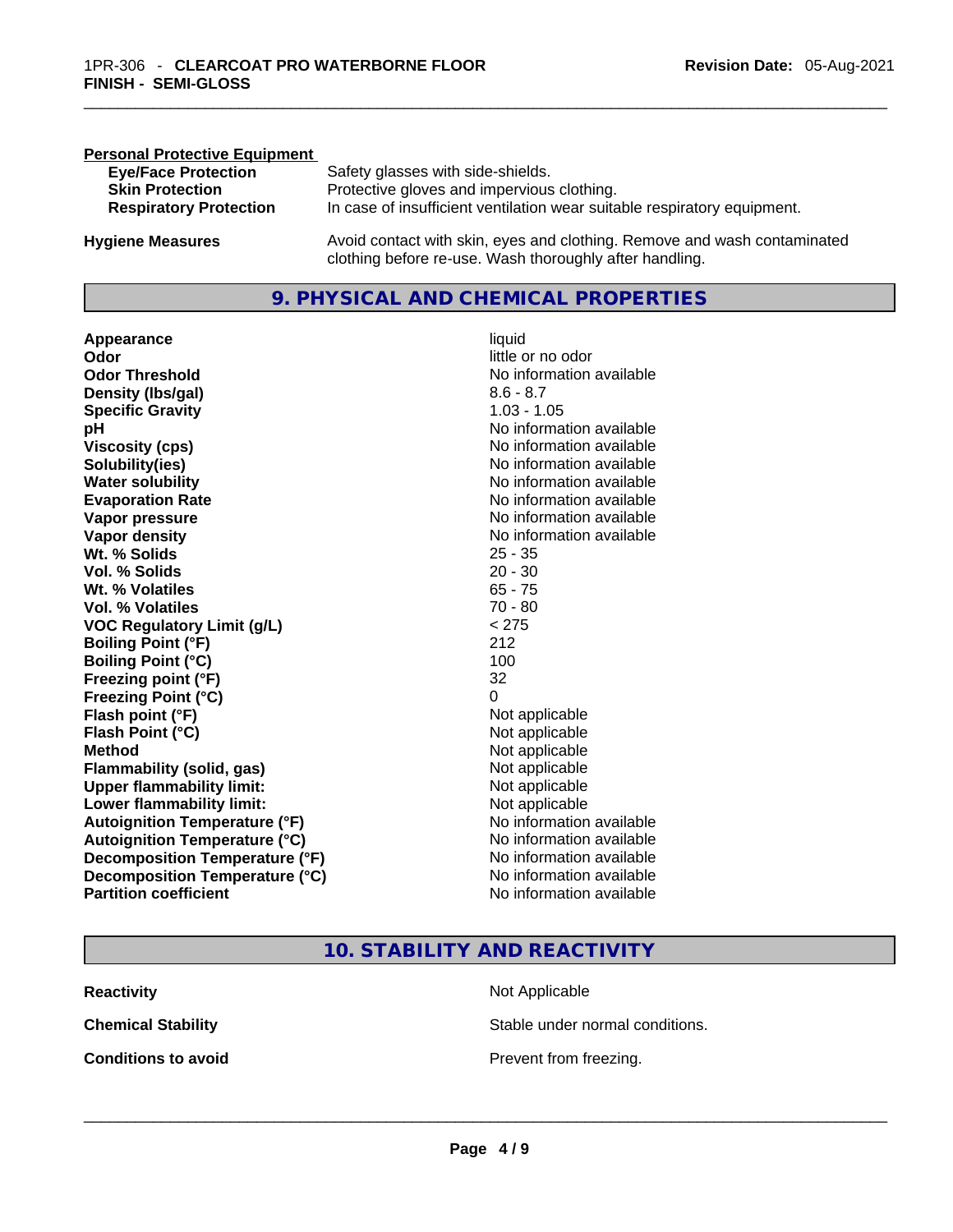| <b>Incompatible Materials</b>            | No materials to be especially mentioned.                                                                        |
|------------------------------------------|-----------------------------------------------------------------------------------------------------------------|
| <b>Hazardous Decomposition Products</b>  | None under normal use.                                                                                          |
| Possibility of hazardous reactions       | None under normal conditions of use.                                                                            |
|                                          | 11. TOXICOLOGICAL INFORMATION                                                                                   |
| <b>Product Information</b>               |                                                                                                                 |
| Information on likely routes of exposure |                                                                                                                 |
| <b>Principal Routes of Exposure</b>      | Eye contact, skin contact and inhalation.                                                                       |
| <b>Acute Toxicity</b>                    |                                                                                                                 |
| <b>Product Information</b>               | No information available                                                                                        |
|                                          | Symptoms related to the physical, chemical and toxicological characteristics                                    |
| <b>Symptoms</b>                          | No information available                                                                                        |
|                                          | Delayed and immediate effects as well as chronic effects from short and long-term exposure                      |
| Eye contact                              | May cause slight irritation.                                                                                    |
| <b>Skin contact</b>                      | Substance may cause slight skin irritation. Prolonged or repeated contact may dry<br>skin and cause irritation. |
| <b>Inhalation</b>                        | May cause irritation of respiratory tract.                                                                      |
| Ingestion                                | Ingestion may cause gastrointestinal irritation, nausea, vomiting and diarrhea.                                 |
| <b>Sensitization</b>                     | No information available                                                                                        |
| <b>Neurological Effects</b>              | No information available.                                                                                       |
| <b>Mutagenic Effects</b>                 | No information available.                                                                                       |
| <b>Reproductive Effects</b>              | No information available.                                                                                       |
| <b>Developmental Effects</b>             | No information available.                                                                                       |
| <b>Target organ effects</b>              | No information available.                                                                                       |
| <b>STOT - single exposure</b>            | No information available.                                                                                       |
| <b>STOT - repeated exposure</b>          | No information available.                                                                                       |
| Other adverse effects                    | No information available.                                                                                       |
| <b>Aspiration Hazard</b>                 | No information available                                                                                        |
| <b>Numerical measures of toxicity</b>    |                                                                                                                 |

**The following values are calculated based on chapter 3.1 of the GHS document**

| ATEmix (oral)          | 28857 mg/kg |
|------------------------|-------------|
| <b>ATEmix (dermal)</b> | 87406 mg/kg |

## **Component Information**

| Chemical name                 | Oral LD50           | Dermal LD50              | <b>Inhalation LC50</b> |
|-------------------------------|---------------------|--------------------------|------------------------|
| Dipropylene glycol monomethyl | (Rat<br>= 5.35 g/kg | (Rabbit)<br>= 9500 mg/kg |                        |
| ether                         |                     |                          |                        |
| 34590-94-8                    |                     |                          |                        |

### **Chronic Toxicity**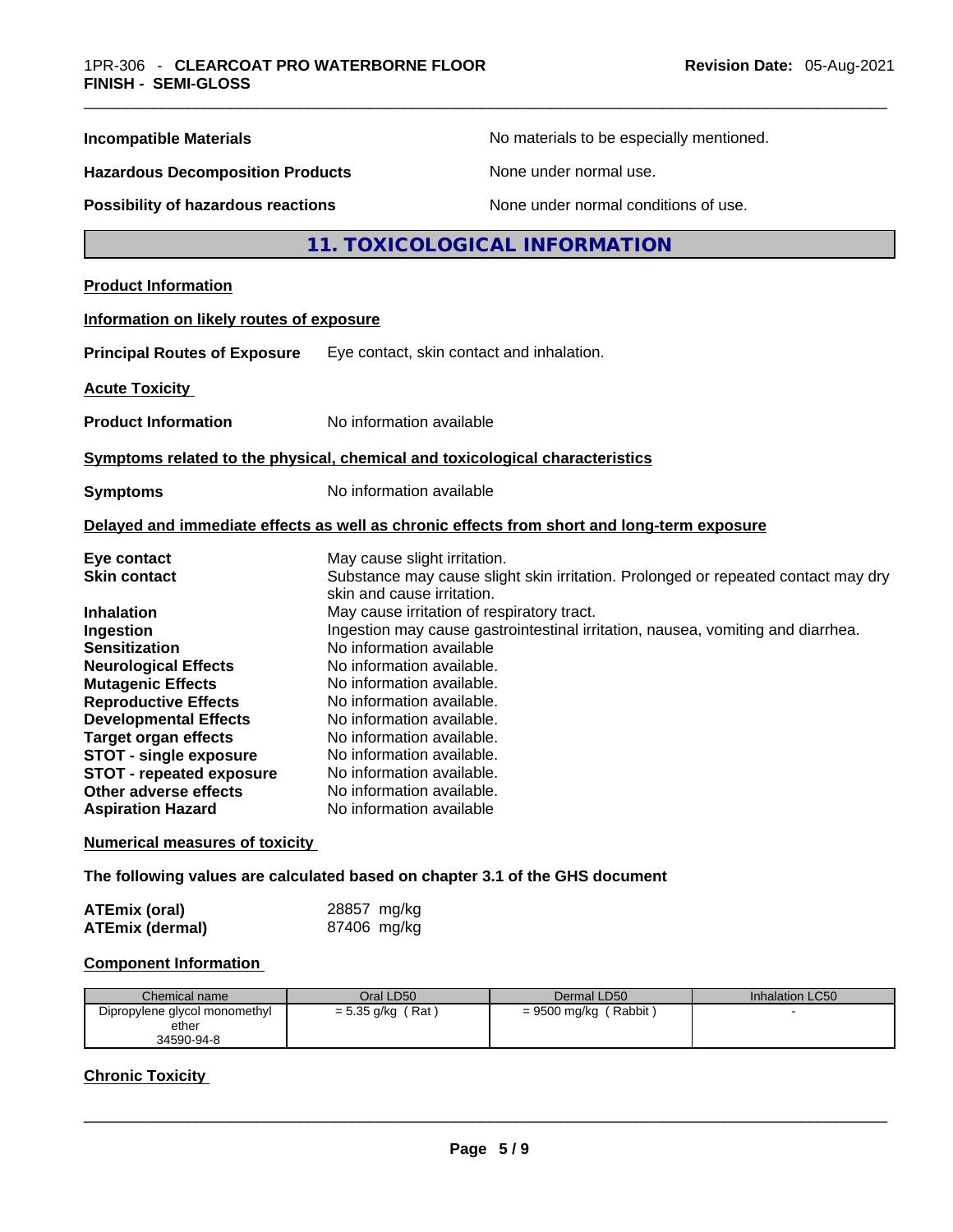### **Carcinogenicity**

*There are no known carcinogenic chemicals in this product above reportable levels.* 

**12. ECOLOGICAL INFORMATION** 

### **Ecotoxicity Effects**

The environmental impact of this product has not been fully investigated.

### **Product Information**

### **Acute Toxicity to Fish**

No information available

### **Acute Toxicity to Aquatic Invertebrates**

No information available

### **Acute Toxicity to Aquatic Plants**

No information available

### **Persistence / Degradability**

No information available.

### **Bioaccumulation**

There is no data for this product.

### **Mobility in Environmental Media**

No information available.

### **Ozone**

No information available

### **Component Information**

### **Acute Toxicity to Fish**

No information available

### **Acute Toxicity to Aquatic Invertebrates**

No information available

### **Acute Toxicity to Aquatic Plants**

No information available

### **13. DISPOSAL CONSIDERATIONS**

# **Waste Disposal Method** Dispose of in accordance with federal, state, and local regulations. Local requirements may vary, consult your sanitation department or state-designated environmental protection agency for more disposal options. \_\_\_\_\_\_\_\_\_\_\_\_\_\_\_\_\_\_\_\_\_\_\_\_\_\_\_\_\_\_\_\_\_\_\_\_\_\_\_\_\_\_\_\_\_\_\_\_\_\_\_\_\_\_\_\_\_\_\_\_\_\_\_\_\_\_\_\_\_\_\_\_\_\_\_\_\_\_\_\_\_\_\_\_\_\_\_\_\_\_\_\_\_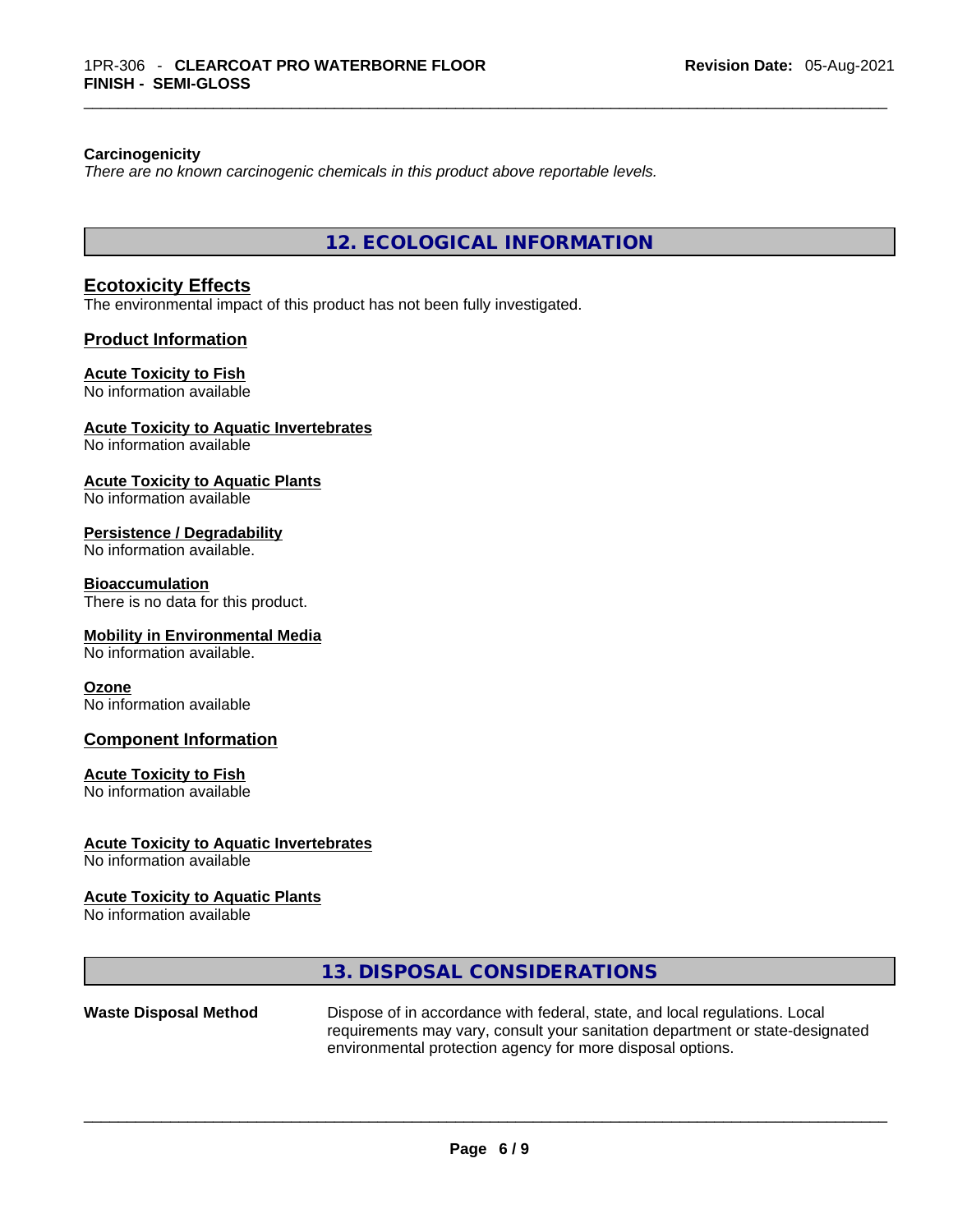|                                                                                                                                                                                                                                                                                                                                                                                                                                                                  | 14. TRANSPORT INFORMATION                                                                |          |                                   |
|------------------------------------------------------------------------------------------------------------------------------------------------------------------------------------------------------------------------------------------------------------------------------------------------------------------------------------------------------------------------------------------------------------------------------------------------------------------|------------------------------------------------------------------------------------------|----------|-----------------------------------|
| <b>DOT</b>                                                                                                                                                                                                                                                                                                                                                                                                                                                       | Not regulated                                                                            |          |                                   |
| <b>ICAO / IATA</b>                                                                                                                                                                                                                                                                                                                                                                                                                                               | Not regulated                                                                            |          |                                   |
| <b>IMDG / IMO</b>                                                                                                                                                                                                                                                                                                                                                                                                                                                | Not regulated                                                                            |          |                                   |
|                                                                                                                                                                                                                                                                                                                                                                                                                                                                  | <b>15. REGULATORY INFORMATION</b>                                                        |          |                                   |
| <b>International Inventories</b>                                                                                                                                                                                                                                                                                                                                                                                                                                 |                                                                                          |          |                                   |
| <b>TSCA: United States</b><br><b>DSL: Canada</b>                                                                                                                                                                                                                                                                                                                                                                                                                 | Yes - All components are listed or exempt.<br>No - Not all of the components are listed. |          |                                   |
| <b>Federal Regulations</b>                                                                                                                                                                                                                                                                                                                                                                                                                                       |                                                                                          |          |                                   |
| SARA 311/312 hazardous categorization<br>Acute health hazard<br><b>Chronic Health Hazard</b><br>Fire hazard<br>Sudden release of pressure hazard<br>Reactive Hazard<br><b>SARA 313</b><br>Section 313 of Title III of the Superfund Amendments and Reauthorization Act of 1986 (SARA). This product<br>contains a chemical or chemicals which are subject to the reporting requirements of the Act and Title 40 of the Code<br>of Federal Regulations, Part 372: | No<br>No<br>No<br>No<br>No                                                               |          |                                   |
| <b>Chemical name</b>                                                                                                                                                                                                                                                                                                                                                                                                                                             | <b>CAS No.</b>                                                                           | Weight-% | <b>CERCLA/SARA 313</b>            |
| Dipropylene glycol monomethyl ether                                                                                                                                                                                                                                                                                                                                                                                                                              | 34590-94-8                                                                               | $1 - 5$  | (de minimis concentration)<br>1.0 |
| Clean Air Act, Section 112 Hazardous Air Pollutants (HAPs) (see 40 CFR 61)<br>This product contains the following HAPs:                                                                                                                                                                                                                                                                                                                                          |                                                                                          |          |                                   |
| <b>Chemical name</b>                                                                                                                                                                                                                                                                                                                                                                                                                                             | <b>CAS No.</b>                                                                           | Weight-% | <b>Hazardous Air Pollutant</b>    |
| Dipropylene glycol monomethyl ether                                                                                                                                                                                                                                                                                                                                                                                                                              | 34590-94-8                                                                               | $1 - 5$  | <u>(HAP)</u><br>Listed            |
|                                                                                                                                                                                                                                                                                                                                                                                                                                                                  |                                                                                          |          |                                   |
| <b>US State Regulations</b>                                                                                                                                                                                                                                                                                                                                                                                                                                      |                                                                                          |          |                                   |
| <b>California Proposition 65</b>                                                                                                                                                                                                                                                                                                                                                                                                                                 |                                                                                          |          |                                   |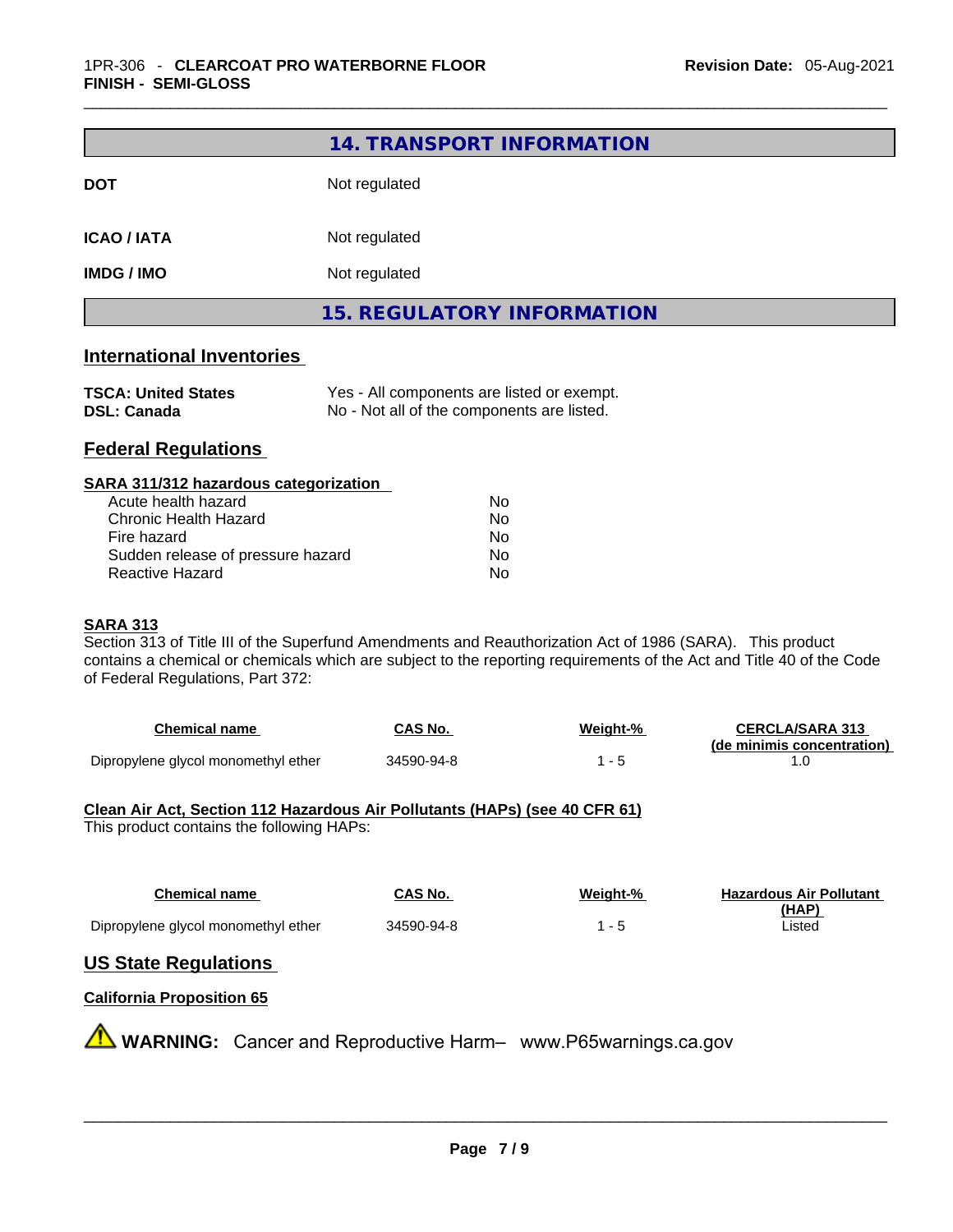### **State Right-to-Know**

| .<br><b>COMPANY</b><br>лане.                        | ма<br>. | Nev<br>Jersey. | .<br>нс |
|-----------------------------------------------------|---------|----------------|---------|
| ether<br>monomethyl<br>יסוט<br>∞opylene ≦<br>alvcol |         |                |         |

### **Legend**

X - Listed

| Health: 1<br><b>Reactivity: 0</b><br>HMIS<br><b>Flammability: 0</b><br>$PPE: -$<br><b>HMIS Legend</b><br>0 - Minimal Hazard<br>1 - Slight Hazard<br>2 - Moderate Hazard<br>3 - Serious Hazard<br>4 - Severe Hazard<br>* - Chronic Hazard<br>X - Consult your supervisor or S.O.P. for "Special" handling instructions.<br>Note: The PPE rating has intentionally been left blank. Choose appropriate PPE that will protect employees from the hazards the material will | <b>16. OTHER INFORMATION</b> |  |  |  |  |  |  |
|-------------------------------------------------------------------------------------------------------------------------------------------------------------------------------------------------------------------------------------------------------------------------------------------------------------------------------------------------------------------------------------------------------------------------------------------------------------------------|------------------------------|--|--|--|--|--|--|
|                                                                                                                                                                                                                                                                                                                                                                                                                                                                         |                              |  |  |  |  |  |  |
| present under the actual normal conditions of use.                                                                                                                                                                                                                                                                                                                                                                                                                      |                              |  |  |  |  |  |  |

*Caution: HMISÒ ratings are based on a 0-4 rating scale, with 0 representing minimal hazards or risks, and 4 representing significant hazards or risks. Although HMISÒ ratings are not required on MSDSs under 29 CFR 1910.1200, the preparer, has chosen to provide them. HMISÒ ratings are to be used only in conjunction with a fully implemented HMISÒ program by workers who have received appropriate HMISÒ training. HMISÒ is a registered trade and service mark of the NPCA. HMISÒ materials may be purchased exclusively from J. J. Keller (800) 327-6868.* 

 **WARNING!** If you scrape, sand, or remove old paint, you may release lead dust. LEAD IS TOXIC. EXPOSURE TO LEAD DUST CAN CAUSE SERIOUS ILLNESS, SUCH AS BRAIN DAMAGE, ESPECIALLY IN CHILDREN. PREGNANT WOMEN SHOULD ALSO AVOID EXPOSURE.Wear a NIOSH approved respirator to control lead exposure. Clean up carefully with a HEPA vacuum and a wet mop. Before you start, find out how to protect yourself and your family by contacting the National Lead Information Hotline at 1-800-424-LEAD or log on to www.epa.gov/lead.

| <b>Prepared By</b>                               | <b>Product Stewardship Department</b><br>Benjamin Moore & Co.<br>101 Paragon Drive<br>Montvale, NJ 07645<br>800-225-5554 |
|--------------------------------------------------|--------------------------------------------------------------------------------------------------------------------------|
| <b>Issuing Date</b>                              | 03-Aug-2021                                                                                                              |
| <b>Revision Date:</b><br><b>Revision Summary</b> | 05-Aug-2021<br>Not available                                                                                             |

Disclaimer

The information contained herein is presented in good faith and believed to be accurate as of the effective date shown above. This information is furnished without warranty of any kind. Employers should use this information only as a **supplement to other information gathered by them and must make independent determination of suitability and** completeness of information from all sources to assure proper use of these materials and the safety and health of